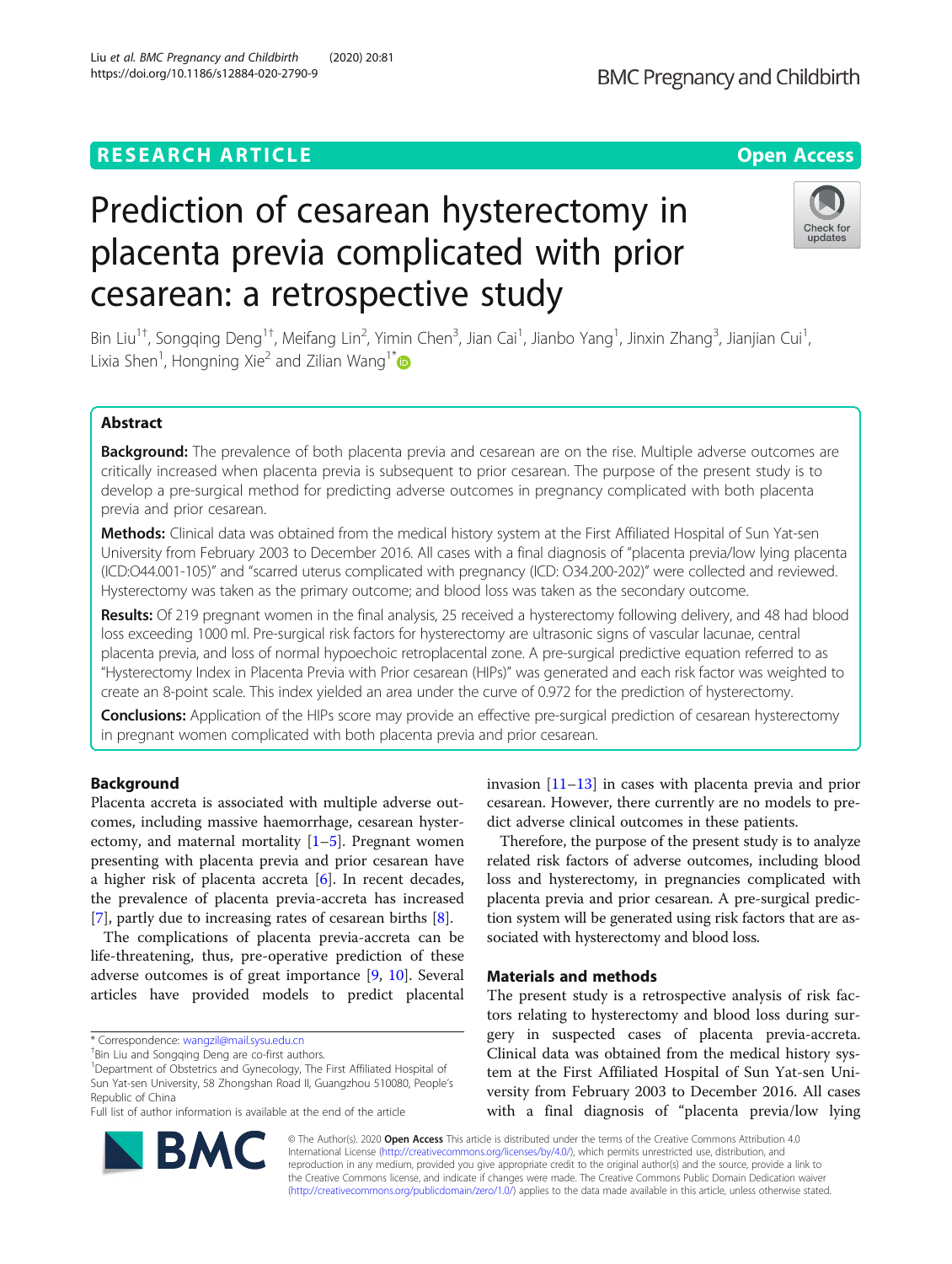<span id="page-1-0"></span>placenta (ICD:O44.001-105)" and "scarred uterus complicated with pregnancy (ICD: O34.200-202)" were collected for primary analysis. This study was approved by the ethical committees of The First Affiliated Hospital of Sun Yat-sen University (2017–323).

Medical records were reviewed and clinical, laboratory, and ultrasonic information was collected. Clinical and laboratory information included maternal age, gestational age at delivery, time elapsed since last cesarean, number of prior cesareans, prior curettage, pregravid and prepartum BMI, neonatal birth weight, Apgar scores, and results of last hemoglobulin test prior to delivery. Ultrasonic information included four major signs related to placenta invasion (vascular lacunae, loss of normal hypoechoic retroplacental zone, retroplacental myometrial thinness, and placental thickness), as well as type of placenta previa (central, partial, marginal or low-lying) and placenta position (anterior, posterior or sidewall).

Hysterectomy was taken as the primary outcome and blood loss as the secondary outcome. The relationship between clinical, laboratory, and ultrasonic information and adverse outcomes were analyzed. Continuous and normally distributed variables were analyzed by independent sample t test. Categorical variables were examined with Chi-square test. Related factors with statistical significance were further scrutinized using linear logistic regression.

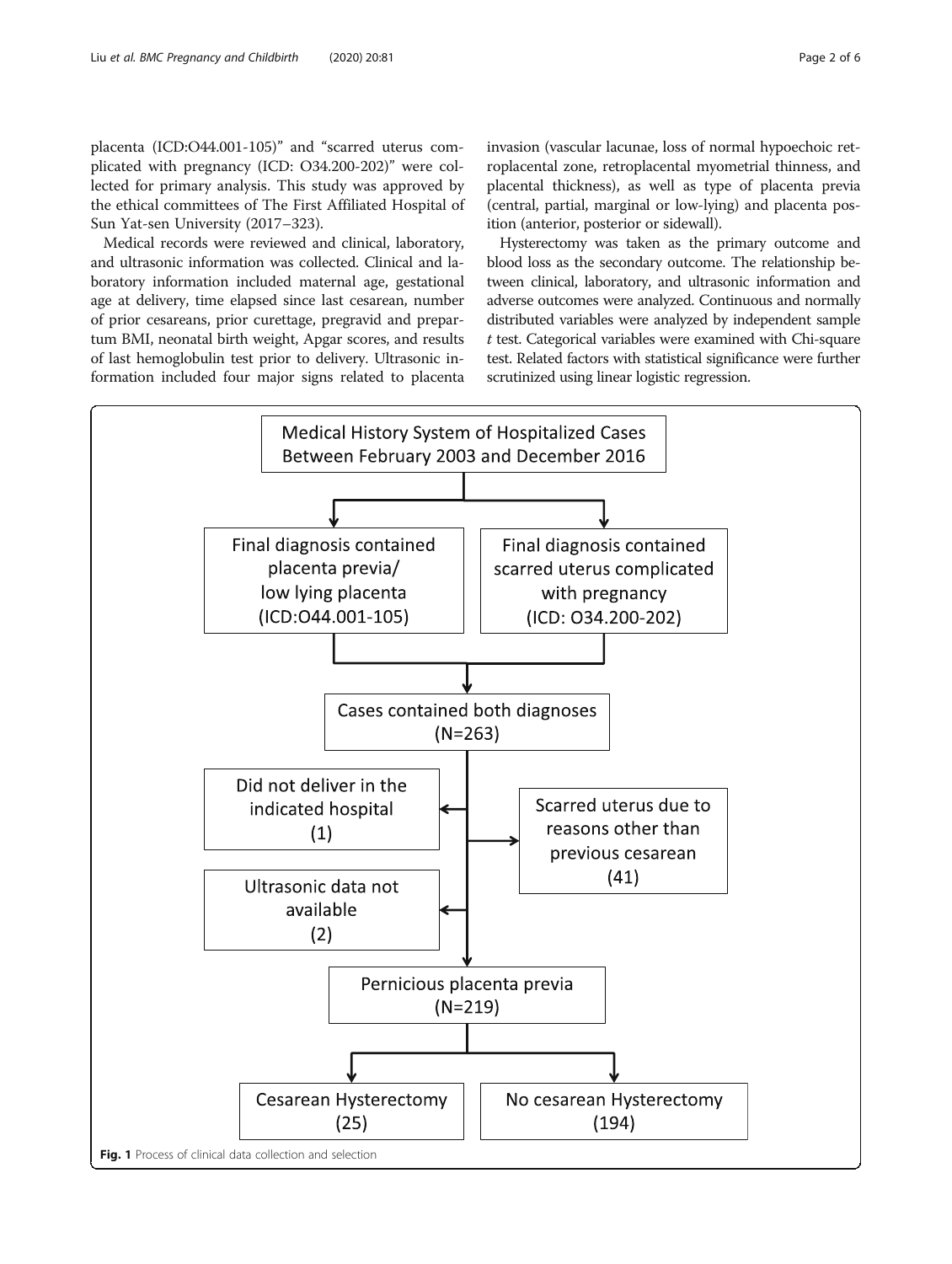<span id="page-2-0"></span>

| Table 1 Basal characteristics of research population |  |  |  |
|------------------------------------------------------|--|--|--|
|------------------------------------------------------|--|--|--|

|                                                 | Hysterectomy Control |                     | $\overline{P}$<br>value |
|-------------------------------------------------|----------------------|---------------------|-------------------------|
| Number                                          | 25                   | 194                 |                         |
| Demographic characteristics and medical history |                      |                     |                         |
| Age (Year)                                      | $34.08 + 4.42$       | $33.82 + 4.13$      | 0.773                   |
| Gestational age (Day)                           | 242.44 ±<br>31.53    | $749.01 +$<br>34.74 | 0.371                   |
| Time since last surgery<br>(Month)              | $55.52 \pm 29.74$    | $65.46 + 37.64$     | 0.205                   |
| Gestational diabetes mellitus<br>(96)           | 3(12)                | 38(19.6)            | 0.585                   |
| Hypertensive disorder (%)                       | O(0)                 | 7(3.6)              | 1.000                   |
| Prior Cesarean $>$ = 2 times (%)                | 5(20.0)              | 14(7.2)             | 0.049                   |
| Prior curettage (%)                             | 17 (68.0)            | 90(46.4)            | 0.055                   |
| Bleeding prior to delivery (%)                  | 10(40.0)             | 57(29.4)            | 0.356                   |
| Physical and laboratory examinations            |                      |                     |                         |
| Pregravid BMI (kg/m <sup>2</sup> )              | $21.83 \pm 2.66$     | $21.91 \pm 2.85$    | 0.911                   |
| Prepartum BMI ( $\text{kg/m}^2$ )               | $26.09 \pm 3.50$     | $26.30 \pm 2.90$    | 0.739                   |
| Last Hb before delivery (q/L)                   | $103.04 +$<br>10.94  | $114.12 +$<br>15.08 | $\,<\,$<br>0.001        |
| Neonatal information                            |                      |                     |                         |
| Birth weight (kg)                               | $2.45 \pm 0.62$      | $2.78 \pm 0.80$     | 0.057                   |
| Apgar 1 min                                     | $9.23 \pm 0.92$      | $9.40 \pm 1.51$     | 0.599                   |
| Apgar 5 min                                     | $9.77 \pm 0.61$      | $9.74 \pm 1.18$     | 0.899                   |
| Apgar 10 min                                    | $9.82 \pm 0.50$      | $9.80 \pm 1.14$     | 0.931                   |
| Hb Hemoalobulin                                 |                      |                     |                         |

BMI Body Mass Index

By applying all significant factors related to hysterectomy, we generated an evaluation system referred to as "Hysterectomy Index in Placenta Previa with Prior cesarean (HIPs)". Each related factor was weighted to create a scale and the sensitivity and specificity were calculated for each score.

Table 2 Ultrasonic signs related to hysterectomy and blood loss in surgery

|                                                      | Hysterectomy Control |           | $\overline{P}$<br>value |
|------------------------------------------------------|----------------------|-----------|-------------------------|
| Number                                               | 25                   | 194       |                         |
| Vascular lacunae (%)                                 | 17(68)               | 16(8.2)   | $\,<\,$<br>0.001        |
| Loss of normal hypoechoic<br>retroplacental zone (%) | 22(88)               | 9(4.6)    | $\,<\,$<br>0.001        |
| Retroplacental myometrial thinness (%)               | 4(16)                | 5(2.6)    | 0.011                   |
| Placental thickness (%)                              | 12(48)               | 8(4.1)    | $\,<\,$<br>0.001        |
| Central Placenta previa (%)                          | 22(88)               | 56(28.9)  | $\lt$<br>0.001          |
| Anterior Placenta previa (%)                         | 25(100)              | 102(54.8) | $\,<\,$<br>0.001        |

|                                                  | Regression<br>coefficient | OR(95%CI)                  | value      |
|--------------------------------------------------|---------------------------|----------------------------|------------|
| Vascular lacunae                                 | 2.041                     | 7.701 (1.445,<br>41.051)   | 0.017      |
| Central placenta previa                          | 2.436                     | 11.429 (1.395,<br>93.618)  | 0.023      |
| Loss of normal hypoechoic<br>retroplacental zone | 3.473                     | 32.246 (5.886,<br>176.642) | <<br>0.001 |

Input variables include: number of cesarean> 1, prior curettage, last Hb before delivery, ultrasonic sign of vascular lacunae, loss of normal hypoechoic retroplacental zone, retroplacental myometrial thinness, placental thickness, central placenta previa, and anterior placenta previa

# Results

Reviewing the database, 263 pregnant women met the inclusion criteria: diagnosis of both placenta previa and scarred uterus. Of all cases, 41 were excluded because their uterine scars were due to reasons other than previous cesarean (i.e. myomectomy), one was excluded because the patient did not deliver in our hospital, and two were excluded because ultrasonic data were not obtained due to emergency surgery. Of the remaining 219 cases in the final analysis, 25 received surgical hysterectomy (Fig. [1](#page-1-0)).

Basal maternal and neonatal information for hysterectomy and control cases are shown in Table 1. There were no statistically significant differences in age, gestational age, time since last surgery, prevalence of GDM or hypertensive disorder, bleeding history prior to delivery, pregravid and prepartum BMI, neonatal birthweight and Apgar scores. The hysterectomy group had higher incidence of two or more prior cesarean deliveries (20.0% vs 7.2%,  $P = 0.049$ ), as well as lower hemoglobulin levels prior to delivery  $(103.04 \pm 10.94 \text{ g/L} \text{ vs } 114.12 \pm 15.08 \text{ g/m}$ L,  $P < 0.001$ ). The hysterectomy group also had a higher incidence of prior curettage but did not reach statistical significance (68.0% vs 46.4%,  $P = 0.055$ ).

Since ultrasonic examination plays an important role in the prediction of surgery risks, we analyzed the characteristics of ultrasound images in detail. As shown in Table 2, four signs indicating placenta invasion including vascular lacunae, loss of normal hypoechoic retroplacental zone, retroplacental myometrial thinness, and placental thickness, were all more prevalent in cases with hysterectomy. In addition, the incidence of central placenta previa and

Table 4 Hysterectomy Index in Placenta Previa with Prior cesarean (HIPs)

|                                               | Score |
|-----------------------------------------------|-------|
| Vascular lacunae                              |       |
| Central placenta previa                       | 25    |
| Loss of normal hypoechoic retroplacental zone | 35    |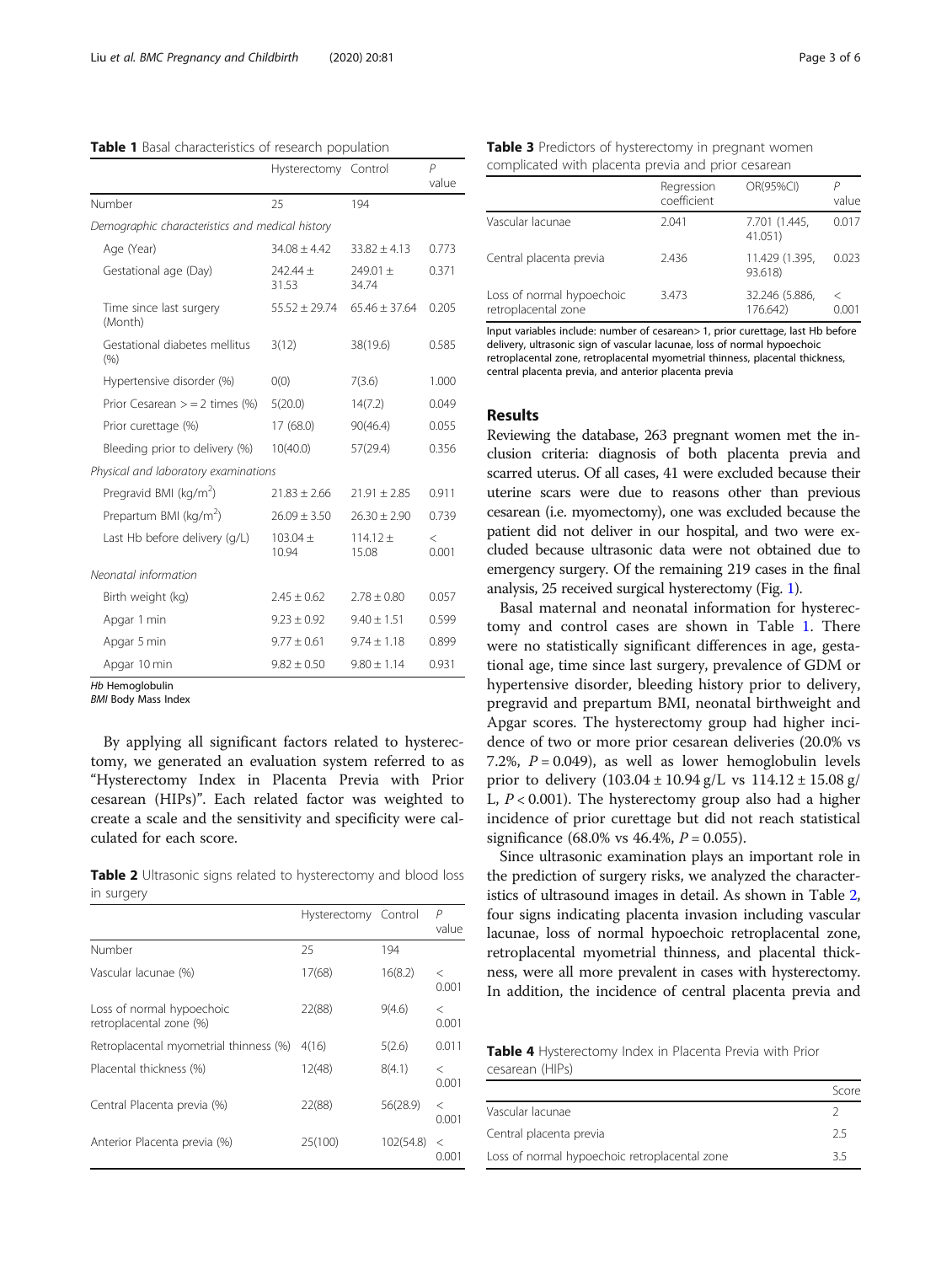anterior placenta previa were higher in patients that received hysterectomy.

In the hysterectomy group, placenta adherence was observed in all cases with gross pathological examination, and 23 of them were further confirmed by microscopic pathology. In the 2 cases without description of placenta adherence in microscopic pathologic records, the gross manifestation of placenta adherence was obvious. One potential reason for the lack of microscopic pathology manifestation of these 2 cases may be inadequate selection of tissue from the uterus for microscopic examination.

To screen for risk factors that were associated with hysterectomy in these cases, we used logistic regression to analyze each clinical, laboratory, and ultrasonic parameter that was different in each group. As shown in Table [3,](#page-2-0) linear logistic regression demonstrated that ultrasonic indication of central placenta previa, vascular lacunae, and loss of normal hypoechoic retroplacental zone were associated with hysterectomy.

Next, we generated an 8-point scale to predict the probability of hysterectomy in pernicious placenta previa cases, termed the "Hysterectomy Index in Placenta Previa with Prior cesarean (HIPs)" score (Table [4](#page-2-0)). The probability of hysterectomy for each HIPs score is shown in Table 5, with the greatest area under the receiver operating characteristic curve of HIPs at 0.972 (Fig. 2).

In the present study, there was no loss of life, therefore risk factors associated with maternal mortality was not studied. However, blood loss during surgery is an important risk factor of maternal mortality, also related to the decision of hysterectomy. Therefore, we studied risk factors that related to massive blood loss (more than 1000 ml during surgery). We found that ultrasonic indication of loss of normal hypoechoic retroplacental zone, placenta thickness, and central placenta previa were related to blood loss during surgery (Table [6\)](#page-4-0).

# **Discussion**

The main challenge to clinical obstetricians on management of placenta previa-accreta is that more than half of the cases were not diagnosed prior to cesarean [[14,](#page-5-0) [15](#page-5-0)].



Low pre-operative diagnosis rates can lead to increased blood loss, cesarean hysterectomy, and maternal mortality. In the present study, we analyzed related factors of cesarean hysterectomy and blood loss in suspected cases of placenta previa-accreta, and developed a predictive system termed "Hysterectomy Index in Placenta Previa with Prior cesarean (HIPs)".

The application of HIPs can pre-operatively predict risk of cesarean hysterectomy in suspected cases, with a receiver operator curve of 0.972. Three parameters, including ultrasonic image of central placenta previa, vascular lacunae, and loss of normal hypoechoic retroplacental zone, were screened to form the HIPs point system with a total score of 8. For example, a pregnant woman with ultrasonic finding of central placenta previa and loss of normal hypoechoic retroplacental zone would receive a total score of 6, and the predicted incidence of hysterectomy would be 54.430%.

| Table 5 Probability of hysterectomy, and sensitivity, specificity, positive and negative predictive values of HIPs scores |  |  |  |  |  |
|---------------------------------------------------------------------------------------------------------------------------|--|--|--|--|--|
|---------------------------------------------------------------------------------------------------------------------------|--|--|--|--|--|

| <b>HIPs Score</b> | N  | Hysterectomy (%) | Probability of Hysterectomy (%) | Sensitivity (%) | Specificity (%) | PPV (%) | <b>NPV (%)</b> |
|-------------------|----|------------------|---------------------------------|-----------------|-----------------|---------|----------------|
| $> = 2$           | 3  | O(0)             | 1.867                           | 100             | 68.6            | 29.1    | 100            |
| $>$ = 2.5         | 40 | 1(2.5)           | 3.093                           | 100             | 70.1            | 30.0    | 100            |
| $>$ = 3.5         |    | O(0)             | 8.243                           | 96              | 90.2            | 55.8    | 99.4           |
| > 4.5             | 12 | 2(16.7)          | 20.184                          | 96              | 91.2            | 58.5    | 99.4           |
| $>$ = 5.5         | 3  | 3(100)           | 41.585                          | 88              | 96.4            | 75.9    | 98.4           |
| > 6               |    | 7(63.6)          | 54.430                          | 76              | 96.4            | 73.1    | 96.9           |
| $=8$              | 15 | 12(80.0)         | 90.445                          | 48              | 98.5            | 80.0    | 93.6           |

PPV positive predictive value

NPV negative predictive value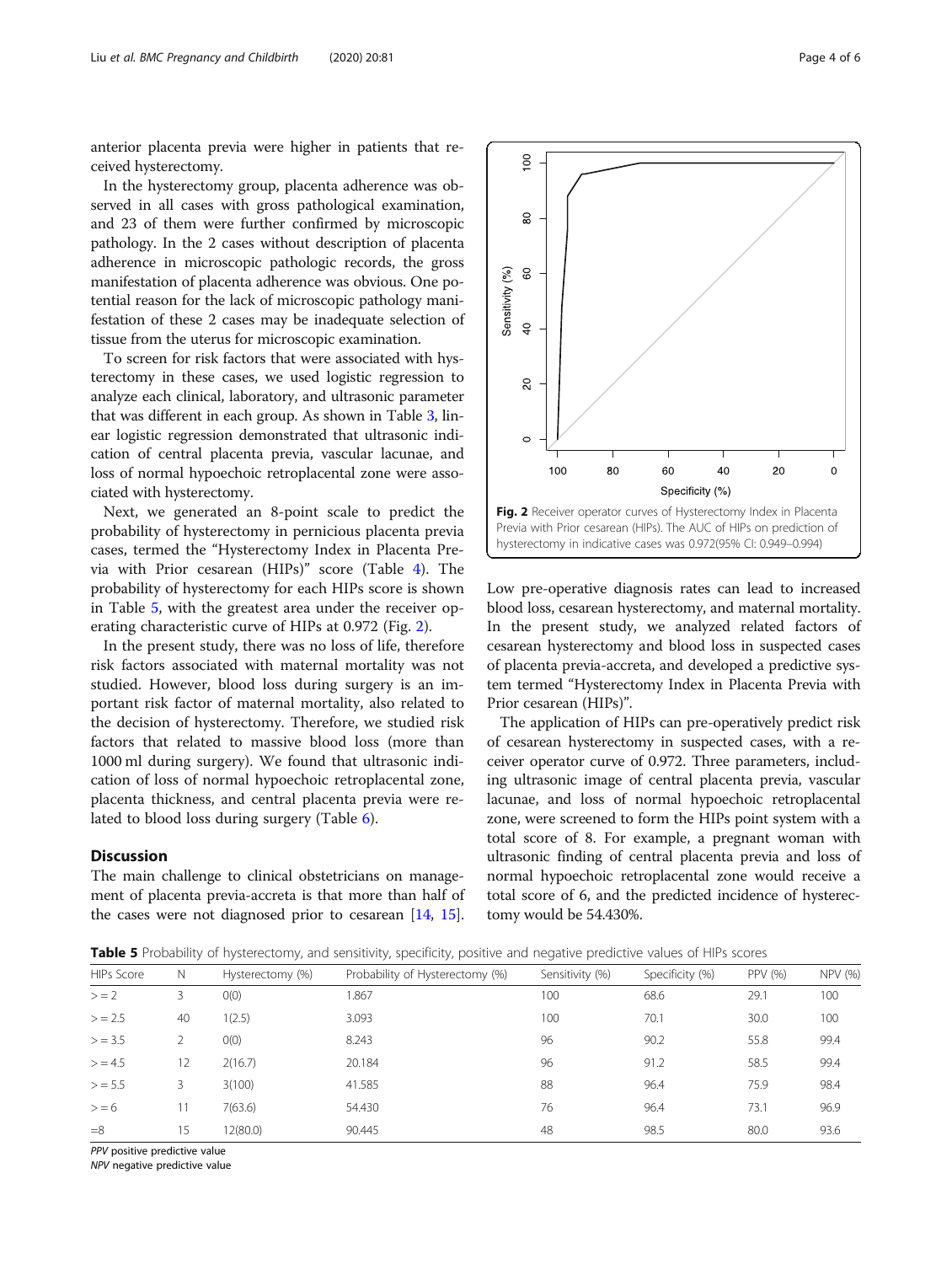<span id="page-4-0"></span>Table 6 Risk factors associated with massive blood loss in pregnant women complicated with placenta previa and prior cesarean

|                                               | $>$ = 1000 mL      | $< 1000$ mL        | $P$ Value | Adjusted OR (95%CI)       | Adjusted P value |
|-----------------------------------------------|--------------------|--------------------|-----------|---------------------------|------------------|
| $\mathcal N$                                  | 48                 | 171                |           |                           |                  |
| Age (Years)                                   | $34.10 \pm 4.00$   | $33.78 \pm 4.20$   | 0.638     |                           |                  |
| Gestational age (Days)                        | $249.8 \pm 22.9$   | $247.8 \pm 36.9$   | 0.726     |                           |                  |
| Time since last surgery (Months)              | $58.1 \pm 33.3$    | $66.1 \pm 37.8$    | 0.188     |                           |                  |
| Gestational diabetes mellitus (%)             | 11(22.9)           | 30(17.5)           | 0.407     |                           |                  |
| Hypertensive disorder (%)                     | $\mathbf{0}$       | 7(4.1)             | 0.352     |                           |                  |
| Prior Cesarean $>$ = 2 times (%)              | 10(20.8)           | 9(5.3)             | 0.002     |                           |                  |
| Prior curettage (%)                           | 29(60.4)           | 78(45.6)           | 0.075     |                           |                  |
| Bleeding prior to delivery (%)                | 19(39.6)           | 48(28.1)           | 0.156     |                           |                  |
| Pregravid BMI ( $kg/m2$ )                     | $22.20 \pm 2.70$   | $21.80 \pm 2.86$   | 0.403     |                           |                  |
| Prepartum BMI (kg/m <sup>2</sup> )            | $26.42 \pm 3.13$   | $26.24 \pm 2.92$   | 0.711     |                           |                  |
| Last Hb before delivery (g/L)                 | $106.60 \pm 13.17$ | $114.61 \pm 15.13$ | 0.001     |                           |                  |
| Vascular lacunae                              | 24(50.0)           | 9(5.3)             | < 0.001   |                           |                  |
| Loss of normal hypoechoic retroplacental zone | 29(60.4)           | 2(1.2)             | < 0.001   | 115.933 (11.913,1128.228) | < 0.001          |
| Retroplacental myometrial thinness            | 6(12.5)            | 3(1.8)             | 0.004     |                           |                  |
| Placental thickness                           | 19(39.6)           | 1(0.6)             | < 0.001   | 77.542 (4.394,1368.455)   | 0.003            |
| Central Placenta previa                       | 36(75.0)           | 42(24.6)           | < 0.001   | 3.563 (1.287,9.861)       | < 0.001          |
| Anterior Placenta position                    | 39(81.3)           | 88(54.0)           | 0.001     |                           |                  |

Input parameters in logistic regression were: Prior Cesarean > = 2 times, Last Hb before delivery, vascular lacunae, loss of normal hypoechoic retroplacental zone, placental thickness, central placenta previa, anterior placenta position

By using the HIPs score, cases with high risk of hysterectomy may be identified prior to operation, allowing additional time for full pre-surgical preparation, including ureteral stent insertion [[16\]](#page-5-0), verifying sufficient blood bank supplies, and arrangements for multidisciplinary therapy. In addition, patients with high risk of hysterectomy may be informed prior to surgery, which will reduce the risk of medical dispute.

In the HIPs system, ultrasonic evaluation of placental invasion plays a very important role. Ultrasonic signs indicating placental invasion, such as vascular lacunae and loss of normal hypoechoic retroplacental zone [\[12,](#page-5-0) [17](#page-5-0)], were included in the HIPs scoring system. This finding is consistent with previous reports on risk of placenta accreta [\[12\]](#page-5-0). In addition, loss of normal hypoechoic retroplacental zone and placenta thickness, other placental invasion signs, were related to massive blood loss in the present study. In a study by Yosuke Baba et al, ultrasound signs of lacunae was associated with allogeneic blood transfusion in cesarean section for placenta previa [[18](#page-5-0)]. Jung-Won Kim et al found that ultrasonic signs of invasion was associated with massive transfusion in placenta previa cases [\[19\]](#page-5-0). These findings indicate that placenta accreta is the major cause of adverse outcomes in these cases.

There are several limitations of the present study. First, this is a retrospective study, so the predictive power of HIPs should be confirmed by a prospective study. Second, placental invasion was not confirmed in all cases, since only 25 patients received hysterectomy. A previous study [\[12\]](#page-5-0) only included cases with histologic confirmation, so the information of those suspected patients was lost. In the present study, we focused on hysterectomy, a confirmed clinical outcome, rather than placental invasion in the whole cohort.

Despite these limitations, the present study developed a predictive system of cesarean hysterectomy in suspected cases of placenta previa-accreta, based on a full review of risk factors in a cohort spanning 10 years. To the best of our knowledge, this is the first analysis focused on adverse clinical results, including cesarean hysterectomy and massive blood loss in pregnant women complicated with both placenta previa and prior cesarean.

# Conclusion

In conclusion, the HIPs index may help clinical doctors identify high risk cases, so that more precise counseling and full preparation for delivery can be made to improve clinical outcomes. The predictive value of HIPs may be examined in subsequent prospective observations.

## Acknowledgements

We appreciate faculty and staff in the department of OBGYN, The First Affiliated Hospital, Sun Yat-sen University for their support of this study.

#### Authors' contributions

BL and SD designed the study. ML, JJC and LS contributed to the acquisition of data, and analyzed data with JC, JY and BL. YC and JZ provide statistical